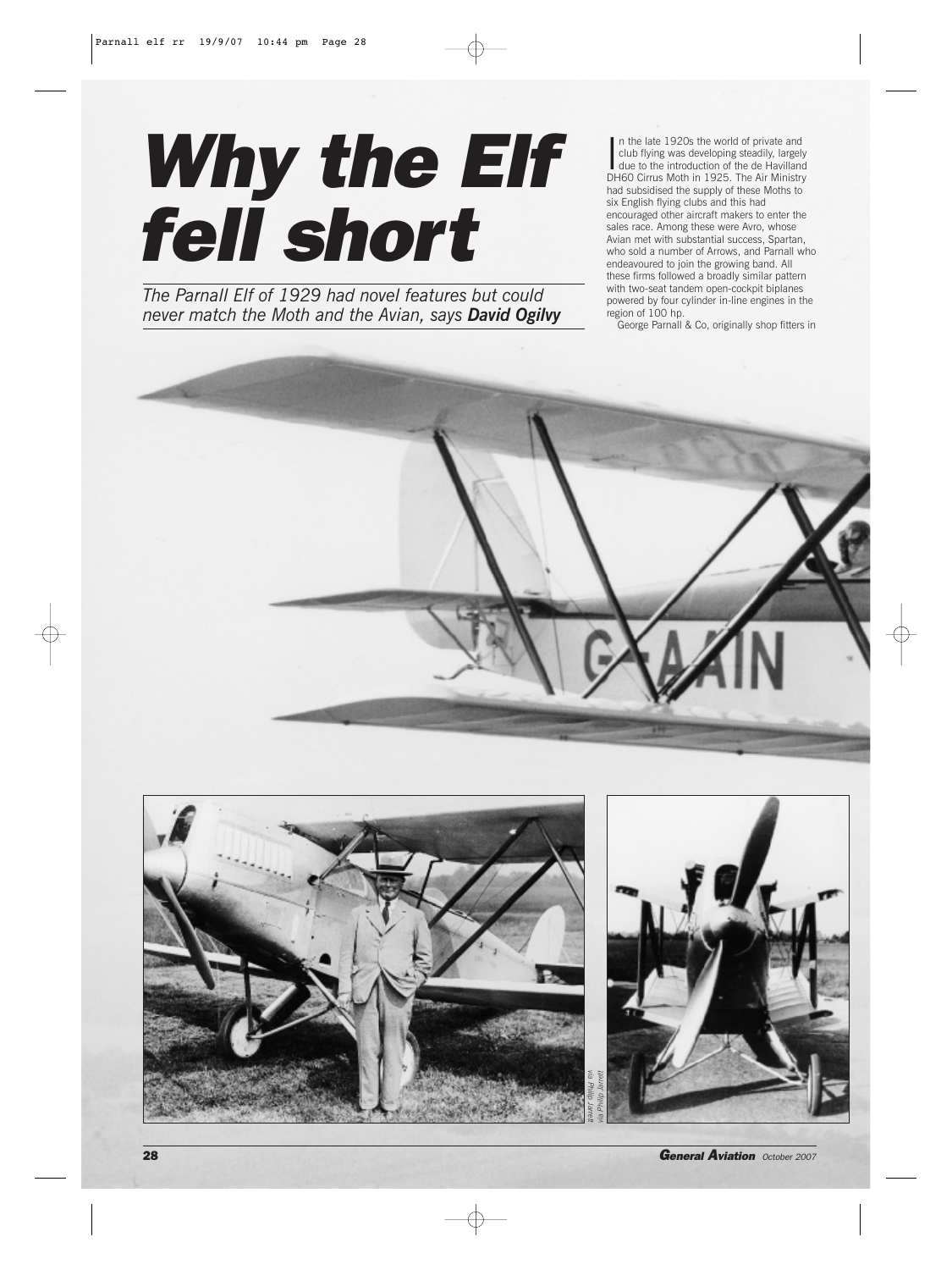Bristol, had produced Service aircraft during the 1914-18 war and these included Avro 504s and their own (not very successful) Parnall Scout. Subsequently they built the interesting Parnall Peto seaplane, which was designed to operate from a submarine, and the single-seat Pipit naval fighter. In the civil light aeroplane field, however, they began with the little Pixie – a low-wing monoplane with a 736cc Douglas engine that achieved 76.1 mph and won the Abdulla speed prize at Lympne in 1923.

A two-seat development followed in the Pixie Mk III, which flew in both monoplane and biplane forms; then came the Imp, powered by a Genet of 80hp, which flew from

the company's aerodrome at Yate in 1927. From this assortment, many of which had been designed by Harold Bolas, the Elf evolved. The first of the three to be built made its public debut at the Olympia exhibition in February 1929, later to fly from Yate as G-AAFH. Several improvements were incorporated into the mark II, including a reduction from full to half-span ailerons and a change from a tailplane with a facility to adjust the angle on the ground only, to a unit with inflight variable incidence. A production run of just two, G-AAIN and G-AAIO, completed the Elf line. The prototype flew behind a Cirrus Hermes I of 105 hp while the two later machines boasted the additional 15 hp of the

Hermes II. Only G-AAIN has survived, owned by the Shuttleworth Collection at Old Warden. The absence of sales success was not

through lack of effort. Parnall's advertisements in the Aeroplane dated 31 July 1929 claimed the Elf as 'a machine with the most distinctive appearance on the market this year', adding 'rigid wing bracing' and 'reduced maintenance' among the machine's 'features of outstanding merit.'

Although broadly conventional at first sight, the Elf has several novel features, some of which are good, but others of which are less bright. Among the former must be counted the wing bracing, for instead of the usual vertical interplane struts towards the tips, with landing

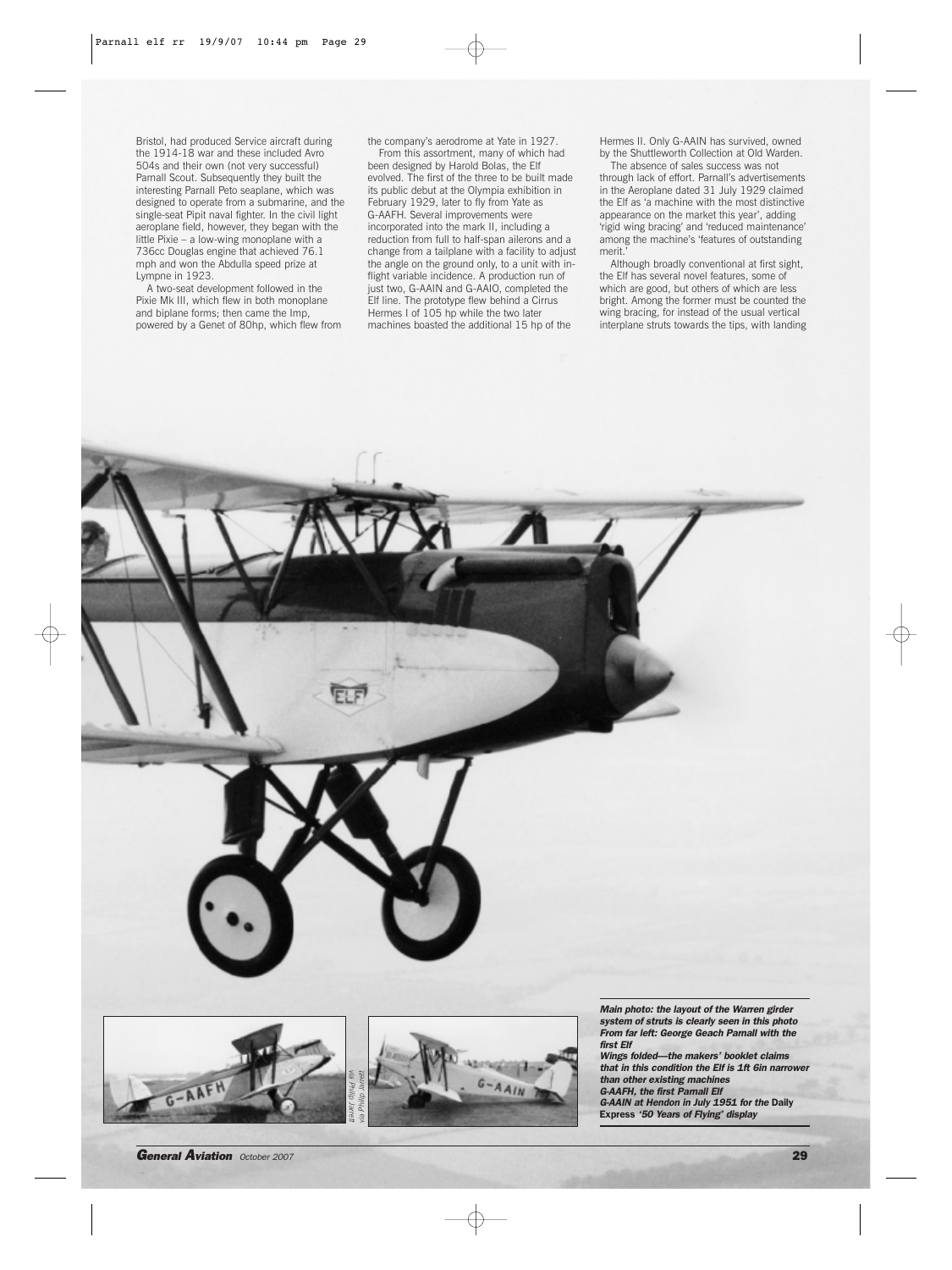

*Above: restoration nears completion at Shuttleworth, 1979 Below: the author carried out several test hops before embarking on the first full test flight in April 1980. This was the first time in 34 years that the Elf had flown Bottom: Elf taxis out for the start of the test-flying programme, April 1980 Below right: the late Wing Commander Dicky Martin, then the Shuttleworth Collection's senior pilot, asks the author 'what was it like?' on completion of the first full test-flight*



G-AAIN

and flying wires inboard of those struts, a system of Warren girders provides the necessary rigidity and even eliminates the need for a jury strut when the wings are folded. The makers' booklet claims that in this condition the Elf is 1ft 6in narrower than other existing machines, to facilitate transport through gateways when being retrieved after a forced landing. How they must have known what was to come!

This brings thoughts to the fuel system, which caused problems; unlike the gravity-fed Moths and Avian, which have tanks in the top wing centre section, the Elf's main supply of 18 gallons is in the fuselage and therefore pump-dependant for its flow to the carburettor. A capacity of only 3 gallons in the top (gravity) tank leaves a very limited safe endurance for take-off, landing and circuit work, at which times it is unwise to rely on a pump. This applies also to display flying, which is at low level, so it is important to check before take-off that the top tank is full. Both the other Elves ended their lives prematurely following pump failures.

A bonus feature is that almost all vibration is damped between the engine and airframe. Although the upright four-cylinder Hermes is itself a smooth-runner, it has a minor lumpy spot at the low end of the power scale, but even this is not transmitted to the occupants. Possibly it is the smoothest piston engine/airframe combination of any aeroplane that I have met. This applies both on the ground (where it is most noticeable) and in the air. Another 'plus' is the tailskid's ability to caster for a few degrees, which is helpful for taxying compared with the early Moths and the Avian, which have firmly fixed skids.

The Elf is flown from the rear cockpit, which is further back than on most designs, for even the front seat is behind the centre of gravity. Clearly the distance between engine and occupant(s) contributes to the lack of vibration. The layout is pleasant, but a baffling feature is the duplicated fore-and-aft trimming facility. A large geared wooden handwheel on the right cockpit wall alters the tailplane incidence, while a small lever near the floor, just ahead of



30 *General Aviation October 2007*